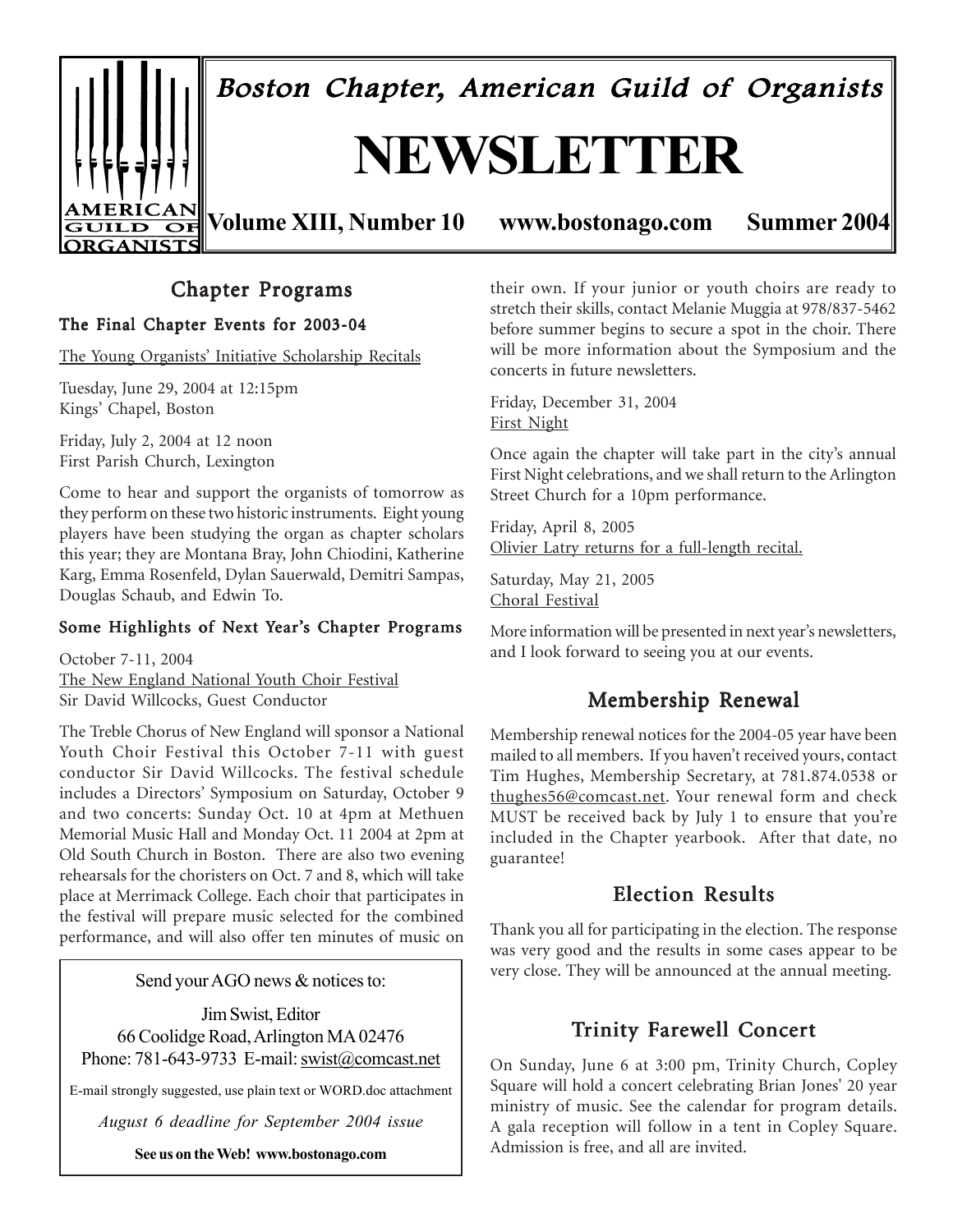### Annual Chapter Organ Crawl Explores Hidden Gems

Nearly 30 chapter members spent Patriots Day touring six highly contrasting organs in the Harvard Square area of Cambridge. This year's crawl allowed the opportunity to hear and play unique, historic instruments rarely seen or heard outside of church services.

The day began at Harvard's Memorial Church with a one-manual, mechanicalaction instrument originally built in 1862 by E.L. Holbrook of East Medway (now Millis), Massachusetts. Located in the chapel's rear balcony, the organ has been restored and sympathetically enlarged.

Next was the colorful 3-manual, 50-rank organ at Cambridge's First Church of Christ, Scientist. Although designed by G. Donald Harrison of Aeolian-Skinner, the organ was built in 1936 by W.W. Kimball of Chicago, and was restored by Nelson Barden in 1977-78.

The tour then proceeded to hear and play the 1805 chamber organ built by William Gray of London located in the gallery of Christ Church. Most of the Gray organ's eleven ranks are divided into treble and bass registers; a treble Oboe and Dulciana are enclosed in a small swell enclosure. The Wissenger Organ Company restored this gentle, graceful instrument in 1998.

The design of the 1956 Walter Holtkamp organ in the chapel of Episcopal Divinity School was influenced by Cambridge organists Melville Smith and E. Power Biggs Recently restored mechanically by John Bishop, the tour's host at EDS, the threemanual electro-pneumatic instrument features Holtkamp's signature functional pipe arrangement, including an early revival of the Rückpositiv, located behind the console on the gallery railing.

The next instrument was the one-manual and pedal tracker instrument by Philip Beaudry in the Society of Saint John the Evangelist. Completed in 1975 and revoiced in 1998 by Scot Huntington, the divided-compass organ includes a powerful mounted Cornet and stands on a moveable platform.

The last featured organ was a large three-manual, 1861 E. and G.G. Hook instrument in Saint Peter's Church on Concord Avenue. The organ was restored in 1995 by Tim Hawkes of Saugus.

*-- Original review by Daniel B Page. Summarized by the editor*

### **Executive Committee Meetings**

Monday evenings 7-9 pm, King's Chapel Parish House, 64 Beacon St. 5th floor, Boston. Last meeting of the season is on June 7, 2004

Executive committee meetings are open to all chapter members.

Newsletter of the Boston Chapter, American Guild of Organists Published 10 times a year, September-June. Distributed to members & associates of the Boston Chapter, AGO.

Mailed at standard mail rates from Boston MA. Boston Chapter/AGO c/o Timothy Hughes, Membership 20 Pleasant St, Medford MA 02155. Copyright © 2004, Boston Chapter, American Guild of Organists

#### *Boston Chapter, AGO Officers 2003-2004*

| Dean                                     | Laurence Carson<br>617-451-0822              |
|------------------------------------------|----------------------------------------------|
| Sub-Dean                                 | Margaret Angelini<br>$508 - 435 - 6167$      |
| Treasurer                                | Carl Klein<br>781-274-8406                   |
| <b>Broadcasts</b>                        | Martin Steinmetz<br>781-235-9472             |
| Chaplain                                 | To be named                                  |
| Competitions                             | Timothy Zimmerman<br>$617 - 552 - 6114$      |
| Examinations                             | Glenn Goda<br>617-442-7079                   |
| Library                                  | Joseph Dyer<br>617-527-6403                  |
| Membership Secretary                     | Timothy Hughes<br>781-874-0538               |
| Membership Committee Robert Humphreville | 617-864-0800                                 |
| Newsletter                               | Jim Swist<br>781-643-9733                    |
| Organ Advisory                           | Richard Hill<br>508-238-6081                 |
| Placement                                | Rose Mary Gabler<br>781-862-6322             |
| Professional Concerns                    | Gregory Peterson<br>617-425-5146             |
| Professional Development                 | Peter Krasinski<br>617-566-9192              |
| Recording Secretary                      | Richard Clark<br>617-983-2024                |
| Registrar                                | Joyce Painter Rice<br>978-465-1901           |
| <b>SPAC</b>                              | Martin Steinmetz<br>781-235-9472             |
| <b>Substitutes</b>                       | David Owens<br>508-429-1725                  |
| YOI                                      | Mary Sue Willie<br>978-369-2363              |
|                                          | <b>Stuart Forster</b><br>617-876-0200        |
| Auditors                                 | John Bishop<br>781-862-9004<br>Nancy Granert |
|                                          | 617-479-0682                                 |
| Region I Councilor                       | Lois Toeppner<br>508-366-0509                |
| District Convener                        | Charles Page<br>413-737-1411                 |
| Webmaster                                | Scott Gunn<br>508-653-4313                   |

#### *Executive Committee*

*Jeremy Bruns, Stuart Forster, Elisabeth Gray, Heinrich Christensen, Robert Humphreville, Richard Hunter, Peter Krasinski, Michael S Murray, Michael Olbash, Lee Ridgway, Mary Sue Willie, William Wunsch*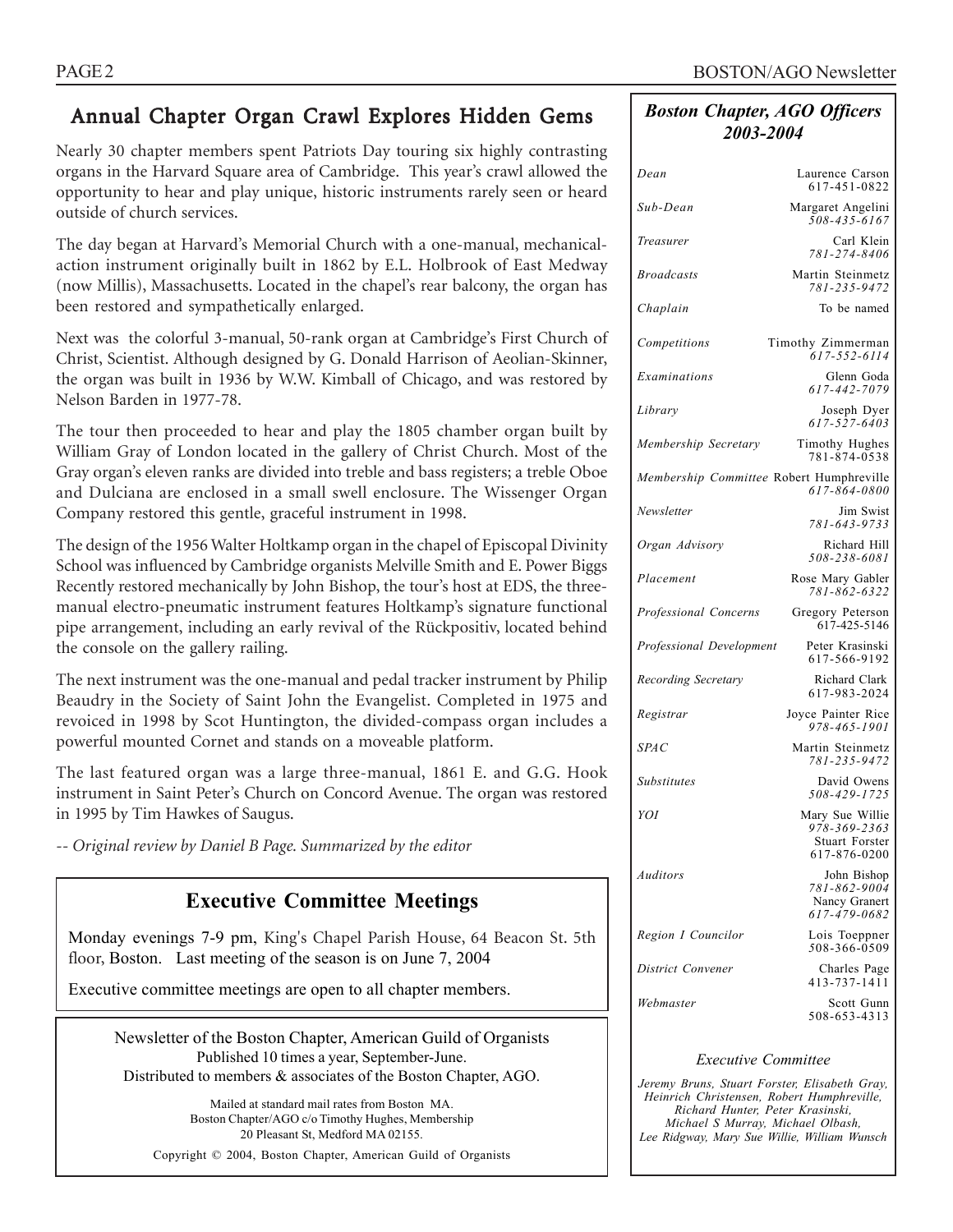### Organ Library News

### **An Important Milestone at the Organ Library**

By the time Chapter members will be reading this Newsletter, data entry on the Organ Library's Webcatalog will have reached the end of the "composers" section of the catalog. This represents about 100,000 pieces of data that will be eventually searchable from anywhere in the world via the Internet. The Webcatalog will offer, for example, the potential of searching the entire contents of the Library for settings of a specific hymn. This feature alone has required an enormous investment of time, and a tremendous debt of gratitude is owed to dedicated volunteers Wendy Covell, Anita Nagem, and Barbara Swist.

The data will be checked before being transmitted to the Instructional Technology Office of Boston University for insertion in the search program. In order to make this launch as comprehensive as possible, the Library needs members of the Chapter to review their personal music libraries for items that could be donated before the Library goes "on line." For further information contact Barbara Owen (Librarian) or Joseph Dyer (Chairman).

Inevitably, some donated items duplicate scores already in the Library's collections. Duplicates are sold for the benefit of the Library. For a list of currently available items send a message to joseph.dyer@umb.edu. Monetary donations are also welcome (and tax-deductible). The address of the Library is: BU School of Theology, 745 Commonwealth Ave., Rm. 2B, Boston, MA 02215.

### Chapter Member Wins Competition

Providence Jeeyoon Choi, doctoral candidate at Boston University studying under James David Christie, recently won first prize at the "11th Elizabeth Elftman Organ Competition" in San Marino, California.

She played: J.S. Bach's Prelude and Fugue in C minor, BWV 546; A. Guilmant's Sonata No.1; and K. Leighton's Prelude, Scherzo and Passacaglia, Op.41.

Currently, Ms. Choi is the Music Director and Organist at the Park Avenue Congregational Church in Arlington, Massachusetts, and Organist at Our Lady Comforter of the Afflicted Church in Waltham, Massachusetts. She also teaches organ at Boston University.

### **New Release!**

**Recorded at Our Lady of Sorrows Basilica, Chicago on the magnificent 1902 Lyon & Healy Pipe Organ** 



**\*Schubert – Ave Maria \*Franck – Panis Angelicus sung by tenor Martin Pazdioch \*Fletcher – Two Toccatas \*Inniss – Spirituals for Organ** **\*Luard-Selby – Fantasy on the Dies Irae \*Mendelssohn – War March of the Priests \*Parker – Five Short Pieces** 

### **\$14.95 + \$3.50 S&H**

**Mary Gifford 80 N. Malden Ave. LaGrange, IL 60525** 



**Also available through the OHS Catalog and amazon.com.** 

## D O Y O U K N O W A C H I L D W H O L O V E S T O S I N G?

 Boston Children's Chorus **Camp for Young Singers** On the campus of Roxbury Community College

> Share the passion and power of singing

ی<br>Call: (617)778-2242 x222 Ages 7-14<br>August 18-21



Need-based scholarships available. Tuition is on a sliding scale \$25-\$100.

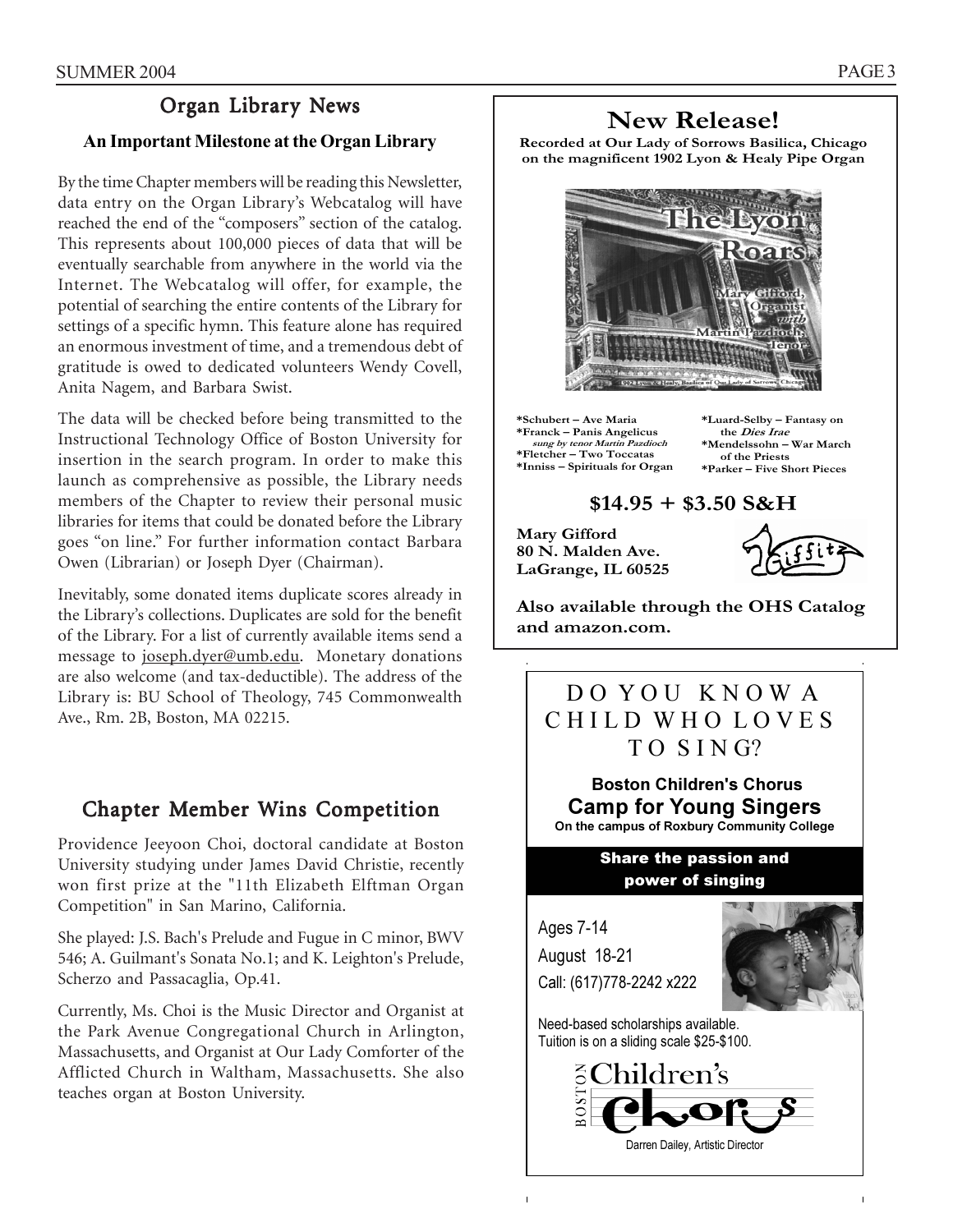### **BOSTON/AGO CONCERT CALENDAR**

#### Tuesday, June 1 12:15 pm

Lisa Hennessy & Timothy Macri, flutes: W.F. Bach. King's Chapel, 58 Tremont St, Boston. 617-227-2155 Donation \$3 h

#### Wednesday, June 2 8:00 pm

Robert Gant, organ. Methuen Memorial Music Hall, Route 28, Methuen MA. 978-685-0693 \$7/2 | 4

#### Friday, June 4 12:00 noon

Carla Chrisfield, soprano; Willliam Merrill, piano: Foster, Copland, Rorem, Thomson, Beach, Barber, others. First Parish Church, 7 Harrington Rd, Lexington MA. 781-862-8200 Donation h

#### 12:15 pm

Ray Cornils, organ. Old South Church, 645 Boylston St, Boston. 617-536-0944 x212 Donation h

#### 8:00 pm

Choir of the Advent (Ho, *dir*): Music of Pierre de Manchicourt. Church of the Advent, 30 Brimmer St, Boston. 617-523-2377 Donation \$10/5 | A

#### Saturday, June 5 1:00 pm

Peter Sykes, organ. First Baptist Church, 633 Centre St, Jamaica Plain MA. 617-524-3992 Donation  $\boxed{6}$ 

#### 8:00 pm

Vox Lucens, singers: Vasquez, Morales, Victoria, Flecha, Gombert, Guerrero. Church of St John the Evangelist, 35 Bowdoin St, Boston. 617-666-4686 \$12/10

#### Sunday, June 6 2:00 pm

Edward Broms, organ. Holy Name Parish, 1689 Centre St, West Roxbury MA. 617-325-4865 \$10

#### 3:00 pm

Trinity & Parish Choirs & Canterbury Singers & choir alumnae/alumni (Jones & Kleinschmidt (*cond/org*):

Barber, Boyle, Bingham, Parry, Vaughan Williams, others. Trinity Church, Copley Sq, Boston. 617-536-0944 x212 Free 因

#### 3:00 pm

Vox Lucens, singers: Vasquez, Morales, Victoria, Flecha, Gombert, Guerrero. Church of the Good Shepherd, 164 Newton Rd, Acton. 617-666-4686 \$12/10

#### 4:00 pm

All Saints' Choir of Men & Boys (Bruns, *dir/org*; Nagem, *org*): Solemn Evensong & Benediction for Trinity Sunday. Parish of All Saints, 209 Ashmont St, Dorchester MA. 617-436-3520 x221 Donation

#### 5:00 pm

Trinity Youth Choir: Choral Evensong. Trinity Episcopal Church, 81 Elm St, Concord MA. 978-369-3715

#### 5:00 pm

Hymn Sing. Christ Church, Zero Garden St, Cambridge. 617-876-0200 x15 | A

#### 7:00 pm

Convivium Musicum (Metcalfe, *dir*): Desprez *Missa Malheur me bat*, Mouton, de la Rue. St Paul's Episcopal Church, 15 St Paul St, Brookline MA. 617-773-6913 \$15/8 因

#### Monday, June 7

7:00 pm

Sean Redrow, organ. St Paul's Cathedral, Worcester MA. 508-754-9822 Free **b** 

#### 8:00 pm

Thomas Muller, organ. Wellesley Congregational Church, Wellesley Square. 781-235-1988 Donation **b** 

#### Tuesday, June 8

12:15 pm

Elena Kischkovich, organ: Bach, Brahns, Boëllmann. King's Chapel, 58 Tremont St, Boston. 617-227-2155 Donation \$3 | A

#### 7:00 pm

The LaBarre Family Singers; Ian Watson, piano.

St Paul's Cathedral, Worcester MA. 508-754-9822 Free h

#### Wednesday, June 9 7:00 pm

Brenda McDonald, soprano; Peter Sulski, viola; Chester Brezniak, clarinet; Ian Watson, piano: Mozart, Schubert. St Paul's Cathedral, Worcester MA. 508-754-9822 Free 因

#### 8:00 pm

Dong-ill Shin, organ. Methuen Memorial Music Hall, Route 28, Methuen MA. 978-685-0693 \$7/2 4

#### Thursday, June 10 6:30 pm

Choir of the Advent (Ho, *dir*): Solemn Mass for Corpus Christi: Gutiérrez de Padilla, Mawby, Tallis. Church of the Advent, 30 Brimmer St, Boston. 617-523-2377 Donation **b** 

#### 7:00 pm

Maria Ferrante, soprano; Ian Watson, piano. St Paul's Cathedral, Worcester MA. 508-754-9822 Free **囚** 

#### Friday, June 11

#### 12:00 noon

Esprit de Cor, multiple French horns. First Parish Church, 7 Harrington Rd, Lexington MA. 781-862-8200 Donation **A** 

#### 12:15 pm

Michael Murray, organ. Old South Church, 645 Boylston St, Boston. 617-536-0944 x212 Donation h

#### 7:00 pm

Phoenix Boys Choir. St Paul's Cathedral, Worcester MA. 508-754-9822 Free 因

#### Saturday, June 12 7:00 pm

Wine Cheese and Mozart. St Paul's Cathedral, Worcester MA. 508-754-9822 Free 因

#### Sunday, June 13 4:00 pm

Sally Reed & George Bozeman Jr, organ and harpsichord: Couperin, Carlton, Tompkins, Bach, Pasquini, Soler. First Parish Church in Shirley Center MA. 603-463-7407

#### 4:00 pm

St Paul's Cathedral Choir, Choral Arts Society of Worcester (Ian Watson, *cond*). St Paul's Cathedral, Worcester MA. 508-754-9822 Free 因

#### Monday, June 14 8:00 pm

David Carrier, organ. Wellesley Congregational Church, Wellesley Sq 43 stop Rieger. 781-235-1988 Donation **囚** 

#### Tuesday, June 15

#### 12:15 pm

Phillips Consort of Viols. King's Chapel, 58 Tremont St, Boston. 617-227-2155 Donation \$3 因

#### 7:30 pm

Ray Cornils, organ. Merrill Auditorium at City Hall, 389 Congress St, Portland ME. 207-883-9525 Donation \$10 | 4

#### Wednesday, June 16 8:00 pm

Jeremy S Bruns, organ: Methuen Memorial Music Hall, Route 28, Methuen MA. 978-685-0693 \$7/2 6

#### Friday, June 18 12:00 noon

Lee Ridgway, harpsichord: Pachelbel, Kuhnau, Froberger, Buxtehude, others. First Parish Church, 7 Harrington Rd, Lexington MA. 781-862-8200 Donation h

#### Sunday, June 20 3:00 pm

Margaret Angelini, organ. Cathedral of the Holy Cross, 1400 Washington St, Boston. 617-542-5682 Free [5]

#### Monday, June 21 8:00 pm

John Finney, organ. Wellesley Congregational Church, Wellesley Sq 43 stop Rieger. 781-235-1988 Donation  $\Box$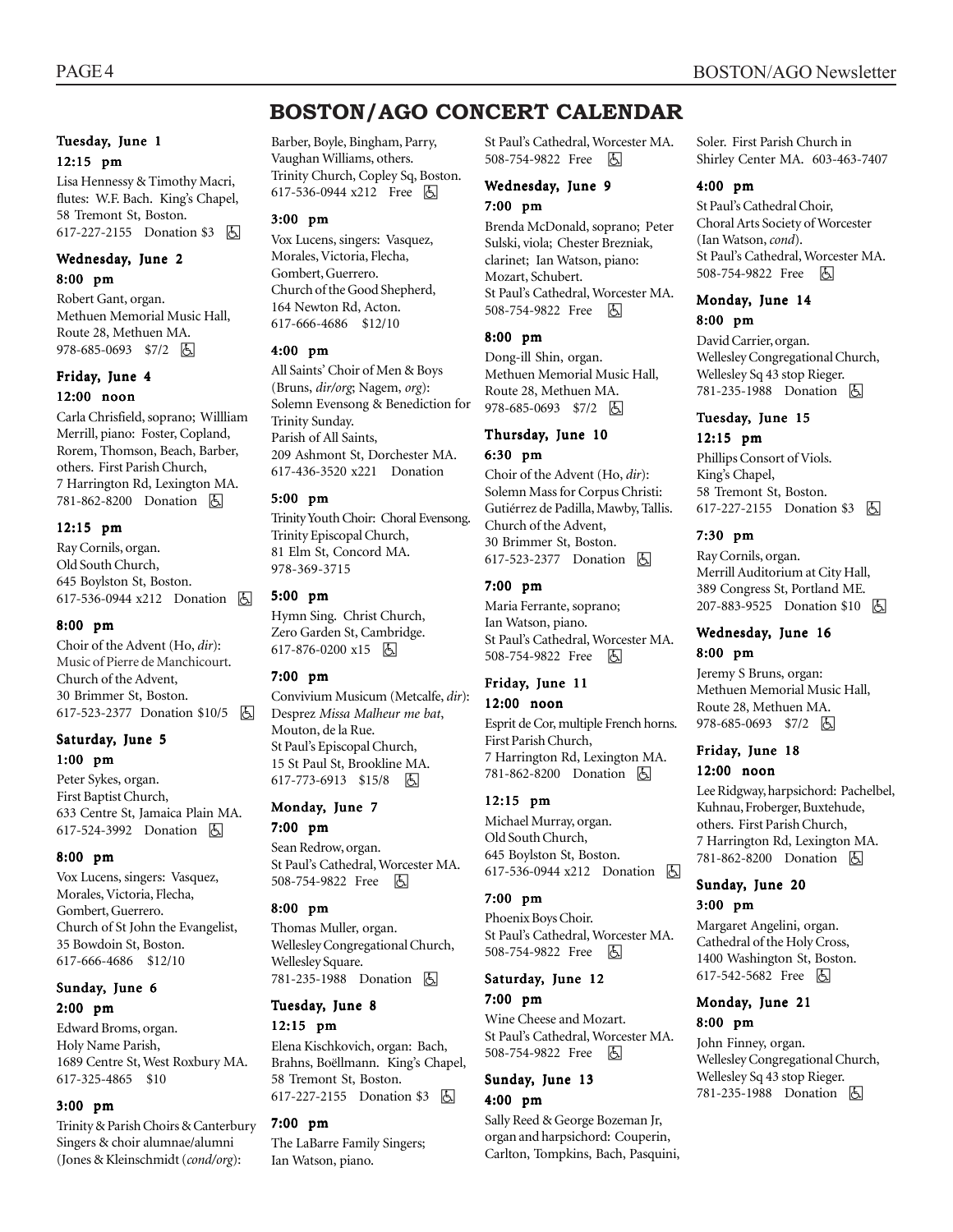### Tuesday, June 22 12:15 pm

Robert, Thwaits, yangqin; Yun Zhang, pipa: Traditional Chinese Music. King's Chapel, 58 Tremont St, Boston. 617-227-2155 Donation \$3 **b** 

#### 7:30 pm

Peter Richard Conte, organ. Merrill Auditorium at City Hall, 389 Congress St, Portland ME. 207-883-9525 Donation \$10 **b** 

#### Wednesday, June 23 8:00 pm

Abbey Hallberg Siegfried, organ. Methuen Memorial Music Hall, Route 28, Methuen MA. 978-685-0693 \$7/2 | 4

#### Friday, June 25 12:00 noon

Fern Abrams & Joan Garniss: pianos; Concord Hill Musicians Chamber Orchestra (Archibald, *dir*): Bach & Mozart duo piano concertos. First Parish Church, 7 Harrington Rd, Lexington MA. 781-862-8200 Donation **b** 

#### Sunday, June 27 3:00 pm

Paul Murray, organ. Cathedral of the Holy Cross, 1400 Washington St, Boston. 617-542-5682 Free

#### Monday, June 28 8:00 pm

Stuart Forster, organ. Wellesley Congregational Church, Wellesley Square. 781-235-1988 Donation **A** 

#### Tuesday, June 29 12:15

YOI Annual Concert. King's Chapel, Tremont & School Sts, Boston. 617-227-2155 Donation \$3 **b** 

#### 7:30 pm

Frederick Hohman, organ. Merrill Auditorium at City Hall, 389 Congress St, Portland ME. 207-883-9525 Donation \$10 **b** 

#### Wednesday, June 30 8:00 pm

Maxine Thevenot, organ. Methuen Memorial Music Hall, Route 28, Methuen MA. 978-685-0693 \$7/2 6

#### Friday, July 2 12:00 noon

YOI Annual Concert. First Parish Church, 7 Harrington Rd, Lexington MA. 978-369-2363 Donation

### Sunday, July 4

### 3:00 pm

Chandler Noyes, organ. "Red, White & Blue Festival." Methuen Memorial Music Hall, Route 28, Methuen MA. 978-685-0693 \$7/2 6

### Tuesday, July 6

12:10 pm

Harold Stover, organ. First Parish Church, Main St at Bath Rd, Brunswick ME. 207-729-7331 Donation \$3

#### 12:15 pm

A-No-Ne Trio: Jazz. King's Chapel, 58 Tremont St, Boston. 617-227-2155 Donation \$3 因

#### 7:30 pm

Felix Hell, organ. Merrill Auditorium at City Hall, 389 Congress St, Portland ME. 207-883-9525 Donation \$10 | A

#### Wednesday, July 7 8:00 pm

Leo Abbott, organ. Methuen Memorial Music Hall, Route 28, Methuen MA. 978-685-0693 \$7/2 6

### Friday, July 9

12:00 noon

Windhammer Chamber Players: flute, oboe, bassoon, piano: Dvorak, Chopin, Poulenc, Rutter, Haieff. First Parish Church, 7 Harrington Rd, Lexington MA. 781-862-8200 Donation **b** 

#### Tuesday, July 13

#### 12:10 pm

James Strand, organ; Jonathan Strand, trumpet. First Parish Church, Main St at Bath Rd, Brunswick ME. 207-729-7331 Donation \$3

#### 7:30 pm

Cameron Carpenter, organ. Merrill Auditorium at City Hall, 389 Congress St, Portland ME. 207-883-9525 Donation \$10 **b** 

#### 12:15 pm

Timothy Macri, flute; Peter Zay, cello. King's Chapel, 58 Tremont St, Boston. 617-227-2155 Donation \$3 | A

#### 8:00 pm

Michael Kraft, organ: Hindemith, Dupré, Bach. Old West Church, 131 Cambridge St, Boston. 617-739-1340 Free 因

#### Wednesday, July 14

8:00 pm

Douglas Major, organ. Methuen Memorial Music Hall, Route 28, Methuen MA. 978-685-0693 \$7/2 | 4

#### Friday, July 16 12:00 noon

Benjamin Sears, baritone; Bradford Conner, piano: the Gershwins, Berlin, Rodgers & Hart, others. First Parish Church, 7 Harrington Rd, Lexington MA. 781-862-8200 Donation **囚** 

#### Tuesday, July 20

12:10 pm Philip Fournier, organ. First Parish Church, Main St at Bath Rd, Brunswick ME. 207-729-7331 Donation \$3

#### 12:15 pm

Joshua Lawton, organ. King's Chapel, 58 Tremont St, Boston. 617-227-2155 Donation \$3 h

#### 7:30 pm

Carol Williams, organ. Merrill Auditorium at City Hall, 389 Congress St, Portland ME. 207-883-9525 Donation \$10 | A

#### 8:00 pm

Jon Gillock & Yuko Hayashi, organ: Messiaen, Franck, Bach, de Grigny. Old West Church, 131 Cambridge St, Boston. 617-739-1340 Free  $\Box$ 

#### Wednesday, July 21 8:00 pm

Michael S Murray, organ. Methuen Memorial Music Hall, Route 28, Methuen MA. 978-685-0693 \$7/2 因

### Friday, July 23

12:00 noon

Lyricum Woodwind Quintet. First Parish Church, 7 Harrington Rd, Lexington MA. 781-862-8200 Donation **b** 

#### Tuesday, July 27 12:10 pm

Kevin Birch, organ. First Parish Church, Main St at Bath Rd, Brunswick ME. 207-729-7331 Donation \$3

#### 12:15 pm

Francis Doughty, guitar. King's Chapel, 58 Tremont St, Boston. 617-227-2155 Donation \$3 **b** 

#### 8:00 pm

Participants of Old West Organ Academy. Mission Church, 1545 Tremont St, Boston. 617-739-1340 Free 因

#### Wednesday, July 28 8:00 pm

Kirsten Hellman, organ. Methuen Memorial Music Hall, Route 28, Methuen MA. 978-685-0693 \$7/2 | 4

#### Friday, July 30 12:00 noon

R Harrison Kelton, organ. First Parish Church, 7 Harrington Rd, Lexington MA. 781-862-8200 Donation  $\Box$ 

#### Tuesday, August 3 12:10 pm

Jonathan Dimmock, organ. First Parish Church, Main St at Bath Rd, Brunswick ME. 207-729-7331 Donation \$3

#### 12:15 pm

Cantabile Vocal Ensemble. King's Chapel, 58 Tremont St, Boston. 617-227-2155 Donation \$3 **b** 

#### 7:30 pm

John Weaver, organ. Merrill Auditorium at City Hall, 389 Congress St, Portland ME. 207-883-9525 Donation \$10 | A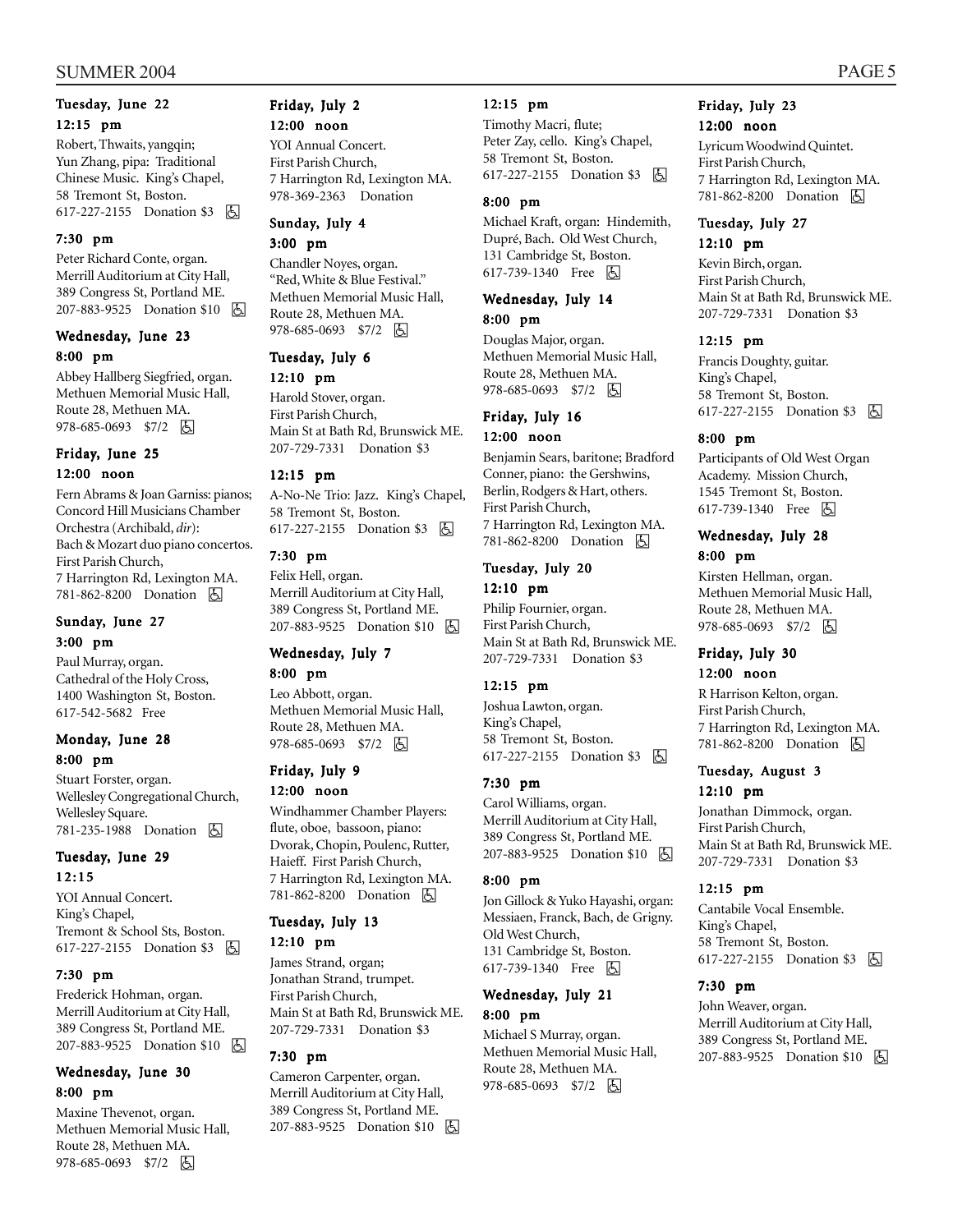#### 8:00 pm

Stuart Forster, organ: Buxtehude, Bach, Krebs, Bossi, Hakim. Old West Church, 131 Cambridge St, Boston. 617-739-1340 Free 因

#### Wednesday, August 4 8:00 pm

Lois Regestein, organ. Methuen Memorial Music Hall, Route 28, Methuen MA. 978-685-0693 \$7/2 | 4

#### Friday, August 6 12:00 noon

Gray Cliff Trio: Brahms. First Parish Church, 7 Harrington Rd, Lexington MA. 781-862-8200 Donation **b** 

#### Tuesday, August 10 12:10 pm

Ray Cornils, organ. First Parish Church, Main St at Bath Rd, Brunswick ME. 207-729-7331 Donation \$3

#### 12:15 pm

Winnie Dahlgren Trio. King's Chapel, 58 Tremont St, Boston. 617-227-2155 Donation \$3 固

#### 7:30 pm

Timothy Smith, organ. Merrill Auditorium at City Hall, 389 Congress St, Portland ME. 207-883-9525 Donation \$10 | A

#### 8:00 pm

Brunhilde Engelhardt, organ: Bach, Franck. Old West Church, 131 Cambridge St, Boston. 617-739-1340 Free **b** 

#### Wednesday, August 11 8:00 pm

Jonathan Oldengarm, organ. Methuen Memorial Music Hall, Route 28, Methuen MA. 978-685-0693 \$7/2 4

#### Thursday, August 12 12:15 pm

Lois Regestein, organ. Unitarian Church, Nantucket MA.

#### Friday, August 13 12:00 noon

Kenje Ogata, soprano & Friends. First Parish Church,

7 Harrington Rd, Lexington MA. 781-862-8200 Donation **b** 

#### Tuesday, August 17

#### 12:15 pm

Diana Brewer, soprano; Period ensemble. King's Chapel, 58 Tremont St, Boston. 617-227-2155 Donation \$3 因

#### 7:30 pm

Gordon Turk, organ. Merrill Auditorium at City Hall, 389 Congress St, Portland ME. 207-883-9525 Donation \$10 | A

#### 8:00 pm

Mark Dwyer, organ: Buxtehude, Bach.. Old West Church, 131 Cambridge St, Boston. 617-739-1340 Free 因

#### Wednesday, August 18 8:00 pm

David R Hunsberger, organ. Methuen Memorial Music Hall, Route 28, Methuen MA. 978-685-0693 \$7/2 | 4

#### Friday, August 20 12:00 noon

Shaylor Lindsay, piano & Friends. First Parish Church, 7 Harrington Rd, Lexington MA. 781-862-8200 Donation **A** 

#### Tuesday, August 24 12:15 pm

Gail Archer, organ. King's Chapel, 58 Tremont St, Boston. 617-227-2155 Donation \$3 因

#### 7:30 pm

Otto Krämer, organ. Merrill Auditorium at City Hall, 389 Congress St, Portland ME. 207-883-9525 Donation \$10 | A

#### 8:00 pm

Joyce Painter Rice, organ: Daquin, Lübeck, Bach, Dupré. Old West Church, 131 Cambridge St, Boston. 617-739-1340 Free 因

#### Wednesday, August 25 8:00 pm

Gregory Peterson, organ. Methuen Memorial Music Hall, Route 28, Methuen MA. 978-685-0693 \$7/2 4

#### Friday, August 27 12:00 noon

Boston Pipers, bamboo pipes & other instruments. First Parish Church, 7 Harrington Rd, Lexington MA. 781-862-8200 Donation **A** 

#### Tuesday, August 31 12:15 pm

Anna Solovieva, harp; Oleg Soloviev, viola. King's Chapel, 58 Tremont St, Boston. 617-227-2155 Donation \$3 **b** 

#### 7:30 pm

Nigel Potts, organ. Merrill Auditorium at City Hall, 389 Congress St, Portland ME. 207-883-9525 Donation \$10 因

#### 8:00 pm

Peter Krasinski, organ: Improvised Organ Symphony on four submitted themes. Old West Church, 131 Cambridge St, Boston. 617-739-1340 Free **b** 

#### Wednesday, September 1 8:00 pm

Rodger Vine, organ. Methuen Memorial Music Hall, Route 28, Methuen MA. 978-685-0693 \$7/2 4

### See You in September!

This is the last issue of the Newsletter until September. Have a safe and enjoyable Summer.

#### **NEXT DEADLINE: August 6 for September 2004 issue**

Please send all news and notes to:

Jim Swist, 66 Coolidge Rd, Arlington MA 02476 Send via e-mail to swist@comcast.net

Calendar notices must be submitted either by e-mail or IN WRITING (please no phone calls). Include: day, date, time, brief description of program, location, address, phone number, price (or donation/free), and whether handicap-accessible.

Listings for each month are due by the first business day of the prior month. We will include all listings for the month of issue plus as many for the following month as space allows.

#### PAGE 6 BOSTON/AGO Newsletter

#### Friday, September 3 12:00 noon

Epp Sonin, soprano & Friends. First Parish Church, 7 Harrington Rd, Lexington MA. 781-862-8200 Donation **b** 

#### Friday, September 10 12:00 noon

Concord Septet (Yost, *cond*): Stravinsky *L'Histoire du Soldat.* First Parish Church, 7 Harrington Rd, Lexington MA. 781-862-8200 Donation **b** 

#### Friday, September 17 12:00 noon

Mary Neumann, flute & Friends. First Parish Church, 7 Harrington Rd, Lexington MA. 781-862-8200 Donation **b** 

#### 8:00 pm

Stephen Roberts, organ. Methuen Memorial Music Hall, Route 28, Methuen MA. 978-685-0693 \$10/5 因

#### Friday, September 24 12:00 noon

Mary Jane Rupert, harp & piano; Cynthia Forbes, cello. First Parish Church, 7 Harrington Rd, Lexington MA. 781-862-8200 Donation **b**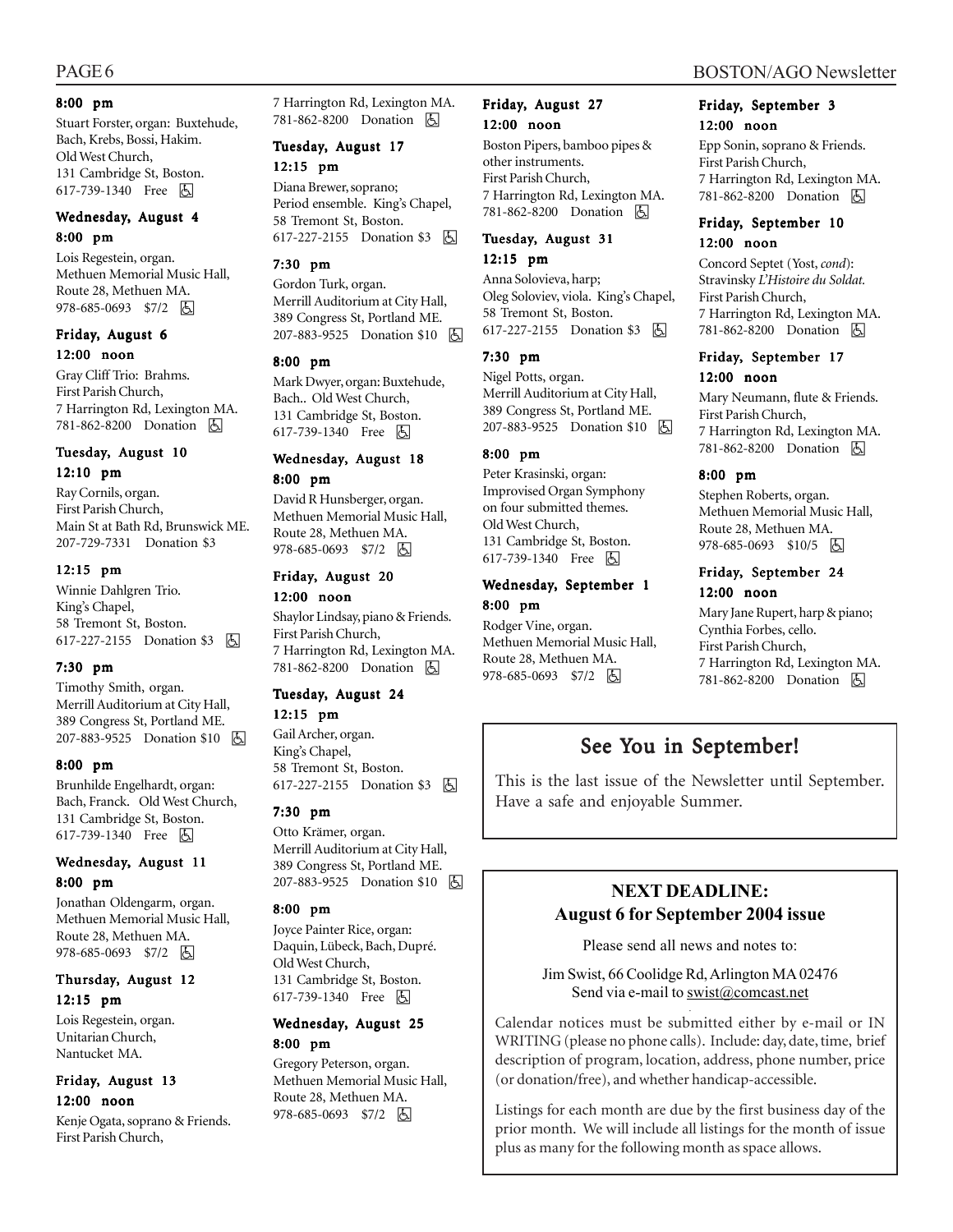### Membership updates as of May 1, 2004

#### **Changes in contact information:**

| Engelhardt, Brunhilde U. | 34 Eustis Street, Cambridge, MA 02140                 |
|--------------------------|-------------------------------------------------------|
| Ouellette, Richard J.    | 39 Everett Street, Beverly Farms, MA 01915-2111       |
| Steinmetz, C. Martin     | cmsteinmetz@verizon.net [MIT e-mail not longer valid] |

#### **Additions to directory:**

 $\overline{a}$ 

Willisson, Pace 4 Spruce Road, Medway, MA 02053 508.533.6430 (h) / pace@alum.mit.edu

### **Broadcast Schedule, Summer 2004, WCRB (102.5 fm)**

Sunday Morning 7:00am –7:25am CELEBRATING 45 YEARS OF BROADCASTING ON WCRB Martin Steinmetz, Executive Producer and Technical Director

| <b>Broadcast Date</b> | Performer             | Location                       | <b>Music</b>                                  |
|-----------------------|-----------------------|--------------------------------|-----------------------------------------------|
| May 30                | Erik Suter            | All Saints, Dorchester         | "Allein Gott", Bach; Scherzo, Duruflé;        |
|                       |                       |                                | Prelude & Fugue in B, Dupré (CD41)            |
| June 6                | <b>Susan Ferre</b>    | <b>Immaculate Conception</b>   | Variations on "Lucis Creator", Alain; Mors et |
|                       |                       | Church, Boston                 | Resurrectio, Langlais; Prelude in D minor,    |
|                       |                       |                                | Respighi (CD37A)                              |
| June 13               | Michael Diorio        | Mission Church, Boston         | Selections from Symph. #3 Vierne              |
| June 20               | <b>Stuart Forster</b> | Methuen Memorial Music<br>Hall | Largo, Dvorak; Grand Chorus, Guilmant         |
| June 27               | <b>Thomas Reuter</b>  | St. Ignatius, Chestnut Hill    | Music of Nussgruber, Guilmant, Thomas, &      |
|                       |                       |                                | Kropfreiter                                   |
| July 4                | <b>Stuart Forster</b> | Methuen Memorial Music         | Fantasia, Bach; Finale, Dvorak                |
|                       |                       | Hall                           |                                               |
| July 11               | Thomas Reuter &       | St. Ignatius, Chestnut Hill    | Music of Nussgruber, Labor & Dubois           |
|                       | Timothy Zimmerman     |                                |                                               |
| July 18               | Brunhilde Engelhardt  | Dorfkirche, Poniz, Germany     | Prelude & Fugue in G, Bach: Prelude in C,     |
|                       |                       |                                | Böhm; Improvisations                          |
| July 25               | <b>Stuart Forster</b> | Methuen Memorial Music         | Jupiter, Holst; Allegro, Symph.1, Vierne;     |
|                       |                       | Hall                           | Harmonies, Karg-Elert                         |
| August 1              | Jeremy Bruns          | <b>Immaculate Conception</b>   | Andante Sostenuto, Widor; Berceuse, Vierne;   |
|                       |                       | Church, Boston                 | Fantasy & Fugue in G, Bach                    |
| August 8              | Peter Sykes           | Methuen Memorial Music         | Clair de lune, Vierne; Prelude & Fugue on     |
|                       |                       | Hall                           | Alain, Duruflé; Sonata #3 $(3rd$ movement)    |
|                       |                       |                                | Hindemith                                     |
| August 15             | Jeremy Bruns          | <b>Immaculate Conception</b>   | Andante, Mozart; Variations, Sweelinck;       |
|                       |                       | Church, Boston                 | Vivace (Symph. #6) Vierne                     |
| August 22             | Peter Sykes           | Methuen Memorial Music         | Sonata #3 $(2nd$ movement) Hindemith;         |
|                       |                       | Hall                           | Scherzo, McKinley; Drei Tonstücke, Gade       |
| August 29             | John Finney           | Wellesley Hills Cong.          | Fugue in E-flat, Bach; Partita of Böhm        |
|                       |                       | Church                         |                                               |

#### Organ music Available in new or like new condition for a fraction of the cost:

J.S.Bach. Orgelwerke. Peters, vols. 1-5 and 8 J.S.Bach. Chorlal Preludes, Budapest Historia Organoidae, Budapest, vols. 1-8 C.Franck. Orgelwerke, Peters, vol.2

J.S.Bach. Acht kleine Preludien und Fugen, Budapest Liszt. Sämtliche Orgelwerke. Editio Musica Budapest, vols. 1-4

Contact Ani Hovsepian hovsepian@brandeis.edu or at 617-489-7041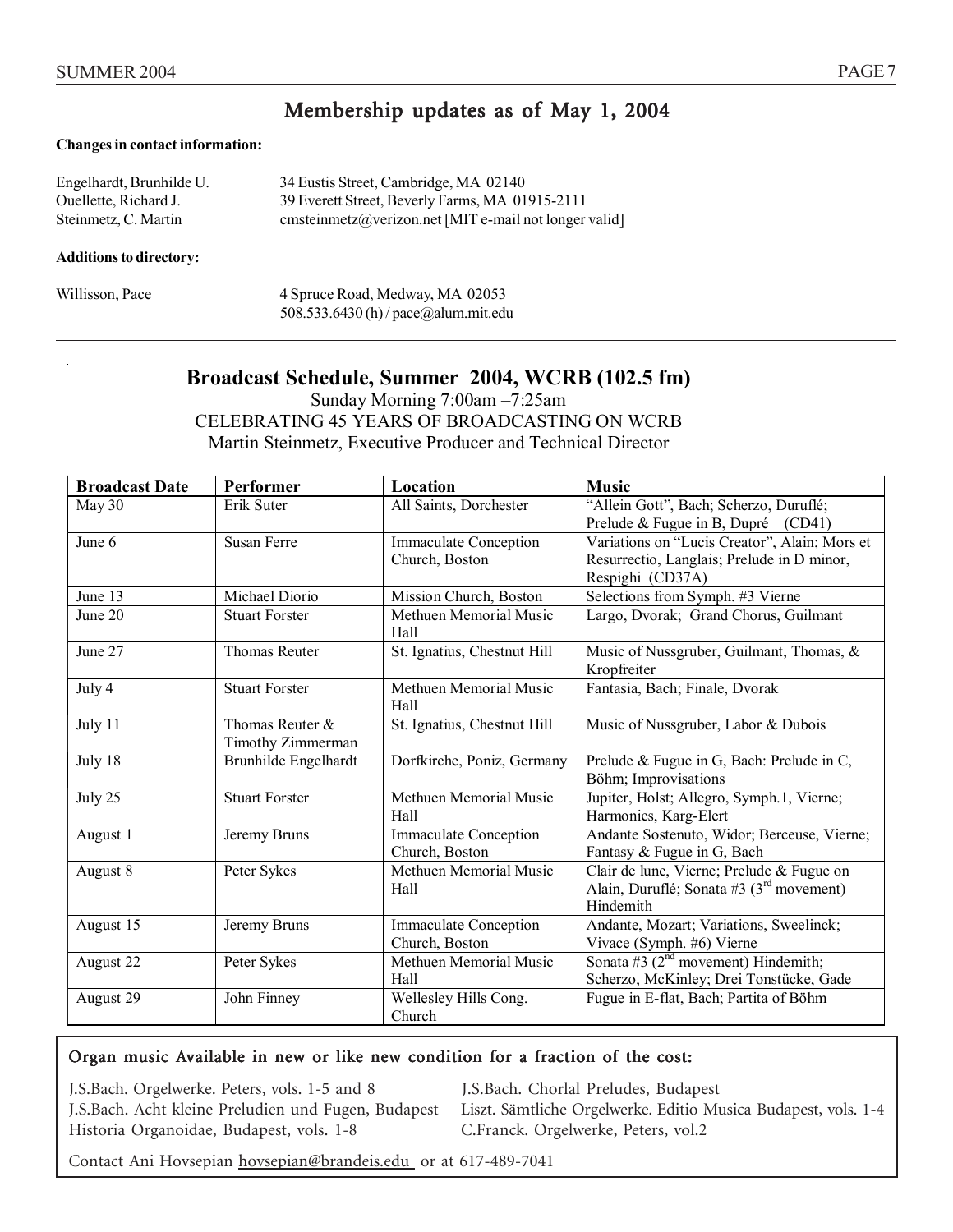### **Future Chapter Programs**

**YOI Scholarship Recitals** Tuesday, June 29, 2004 at 12:15 pm King's Chapel, Boston

Friday, July 2, 2004 at 12:00 noon First Parish Church, Lexington

### **PLACEMENT SUMMER, 2004**

The date in brackets following a church's name shows when the church first requested a listing. The ratings for all listings have been adjusted for cost-of-living in the area relative to Boston. **\***Indicates church is considering work on replacement of their organ.

#### **ORGANIST/CHOIR DIRECTOR**

| Academic                    | B              |                |                                                          |                    |               |
|-----------------------------|----------------|----------------|----------------------------------------------------------|--------------------|---------------|
|                             |                | Andover        | Phillips Academy [2/04]                                  | Andover (3)        | 28,000-50,000 |
|                             |                |                |                                                          | organs)            |               |
| Congregational              | E              | Beverly        | Dale Street Congregational Church [4/04] NEW             | Austin             | 10,000-15,000 |
|                             | C              | <b>Boston</b>  | Church of the Covenant [2/04]                            | Welte-Tripp        | 24,000-26,000 |
|                             | C              | Newton         | Eliot Church (UCC) [1/04]                                | George Boseman     | 21,180        |
| Episcopal                   | D              | Randolph       | Trinity Episcopal Church [3/04]                          | electronic tracker | 12,012        |
|                             | А              | Ipswich        | Ascension Memorial Church [2/03]                         | Fisk               | 19,500        |
| <b>Evangelical Covenant</b> | E              | Quincy         | Covenant Congregational Church [2/04]                    | Moller             | 6,200         |
| Lutheran                    | $\mathcal{C}$  | Ridgefield, CT | St. Andrew's Lutheran Church [3/04]                      | Rodgers            | 20,000-35,000 |
| Methodist                   | C              | Worcester      | Wesley United Methodist Church [10/03] RENEWED           | Skinner & Rodgers  | 13,000-18,000 |
| Presbyterian                | А              | Bedford, NH    | Bedford Presbyterian Church [3/04]                       | Hutchins & Allen   | $34.000 +$    |
| Unitarian-                  | D              | Framingham     | First Parish in Framingham [2/04]                        | Frazee/Nobscot     | 30,000        |
| Universalist                |                |                |                                                          |                    |               |
|                             | D              | Wellesley      | Unitarian Universalist Society of Wellesley Hills [2/04] | Andover            | 20,000        |
|                             |                | Hills          |                                                          |                    |               |
|                             | D              | Hingham        | First Parish in Hingham [2/04] RENEWED                   | Allen              | 17,000        |
|                             | C              | Scituate       | First Parish Unitarian Universalist Church [2/04]        | Hook & Hastings    | 12.200        |
|                             |                |                | <b>RENEWED</b>                                           |                    |               |
| UCC and ABC                 | $\overline{C}$ | Northborough   | Trinity Church of Northborough [12/03]                   | Skinner            | 12,000-17,000 |

#### **ORGANIST ONLY**

| Christian Science        |  | Concord | First Church of Christ. Scientist [3/04]         | Austın            | $100 - 125$ /week |
|--------------------------|--|---------|--------------------------------------------------|-------------------|-------------------|
| Episcopal                |  | Methuer | St. Andrew's Episcopal Church [11/03]            | Methuen Organ Co. | .410              |
| Unitarian/Congregational |  | Harvard | First Congregational Unitarian Church [4/04] NEW | Wicks.            | $200$ /week       |

| <b>DIRECTOR ONLY</b> |               |               |                                                  |  |                                         |  |  |
|----------------------|---------------|---------------|--------------------------------------------------|--|-----------------------------------------|--|--|
| Baptist              | $\sim$<br>. . | West<br>Acton | Church [2/04]<br>West $\lambda$<br>Acton Baptist |  | $-13,000$<br>730-<br>$\cdot$ 1. $\cdot$ |  |  |

Please note: This list is as accurate as possible as of May 1, 2004; notices for job openings received after this date will be included in the next newsletter. It is possible that some churches on this list have filled their positions but have not notified placement. A = excellent salary for job expectations; B = good salary; C = average salary; D = low salary; E = very low salary; NR = not rated.

**POSITIONS FILLED** - If you accept a position or learn that one is filled, please email Rose Mary Gabler at

rmgabler@aol.com.

**POSITIONS REMOVED -** Community Congregational Church, Greenland, NH

#### **PROFESSIONAL CONCERNS PUBLICATION**

*The Work and Compensation of the Church Musician* (the Boston Chapter's 16-page "*Green Book*"), 2000 edition, is available for \$4.00 per copy, postage-paid. Please make your check payable to Boston Chapter, AGO, and send to Rose Mary Gabler, 16 Summer Street, Lexington, MA 02420.

**LISTING YOUR CHURCH ON THIS PAGE** Contact Rose Mary Gabler at rmgabler@aol.com or 781-862-6322.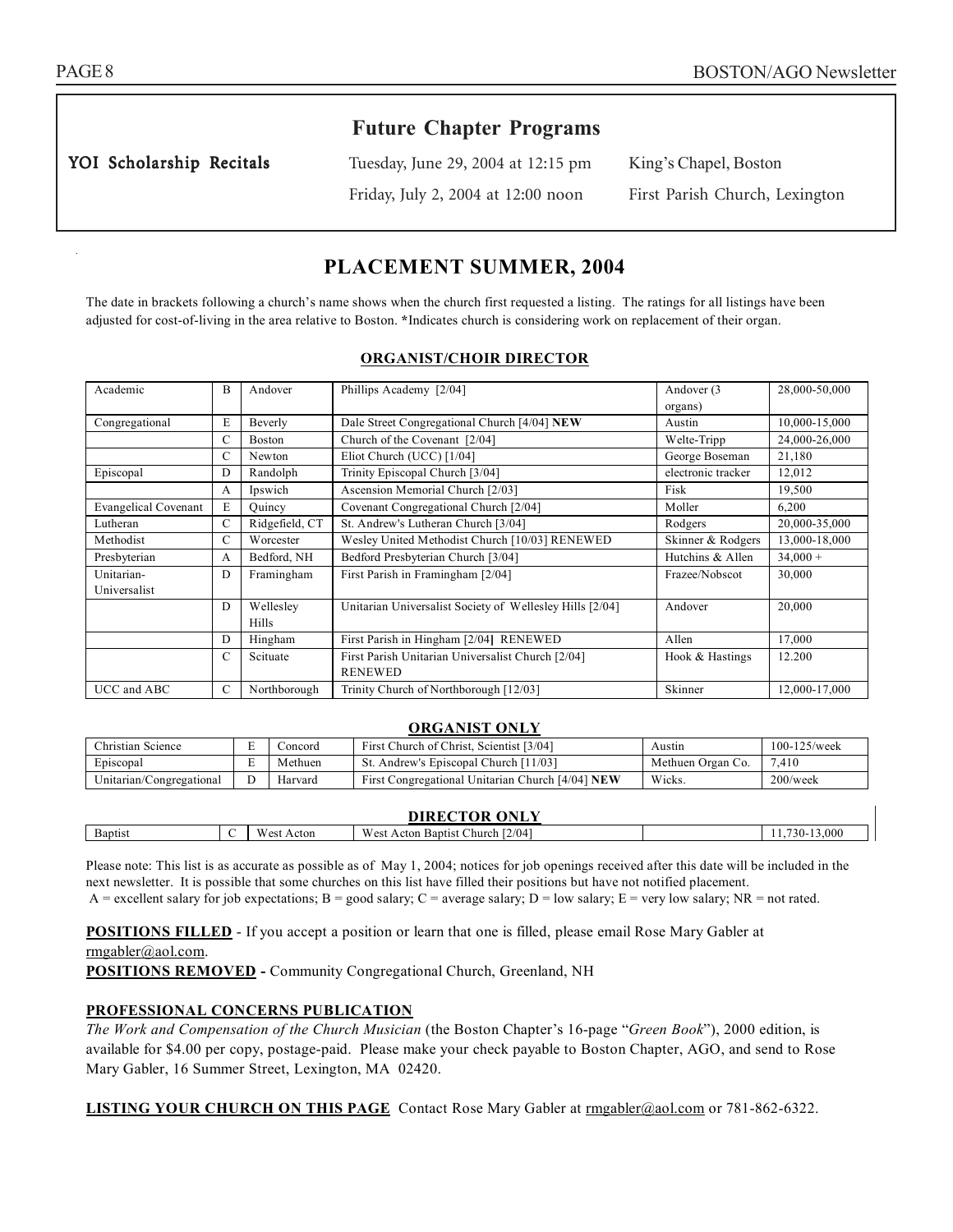### **Summer/Regular Substitute List - June 2004**

**Bolded** names indicate Summer availability; an **asterisk** means no availability after the Summer

| <b>NAME</b>                             | <b>PHONE</b>                 | <b>CITY</b>         | DEN.       | <b>COMMENTS</b><br><b>AVAILABLE SUNDAYS?</b>                              |            |
|-----------------------------------------|------------------------------|---------------------|------------|---------------------------------------------------------------------------|------------|
| ARMSTRONG, SUSAN                        | 603-428-3074                 | NH                  | ALL        | etitcomb@conknet.com/N.Shore/AAGO                                         | Yes        |
| BLAKE, ROBERT W., Jr.                   | 617-271-7380                 | Newton              | ALL        | B.M., M.M./13 yrs.exp./avail.7 days/wk.,anytime                           | Yes        |
| BRUENE, JANNA                           | 617-983-1421                 | Jam.Plain           | P          |                                                                           |            |
| BREWER, FRED                            | 508-586-9527                 | Brockton            | ALL        | $$125$ min.                                                               | Yes        |
| BRIGGS, AUDREY                          | 617-244-4161                 | Newton              |            | ALL but T B.A. Wheaton Coll./grad studyYale, B.U./avail.short interim     | Yes        |
| *BUDWEY, STEPHANIE                      | 508-245-2758                 | Jam.Plain           | ALL        | Master of Sacred Music, B.U.                                              | No         |
| *BURMEISTER, FRANCES                    | 617-267-1520                 | Boston              | P,RC       | June 27-Aug.29 days (funerals), eves, wknds.; MM organ; will travel       | Yes        |
| BUSH, BRINK                             |                              | RI                  |            | brinkbush@cox.net                                                         |            |
| CEDRONE, MICHAEL                        | 781-444-7311                 | Needham             | ALL        | CAGO; study with Nancy Granert; mcedrone@post.harvard.edu                 | Yes        |
| *CHOI, PROVIDENCE J                     | 617-964-0939                 | Newton              | ALL        | M.M., WestminsterChoirColl.; doctoral cand., B.U., org.perf.              | Yes        |
| CLARK, DESPINA                          | 603-743-6660                 | ΝH                  | ALL        | NEC/Bos.Cons./MTNA                                                        | Yes        |
| <b>CLARK, MARGARET</b>                  | 401-726-4128                 | Pawtucket           |            | mus.ed.deg/org.-ch.dir. 40+yrs./wdgs.,fnrls.,etc./gtr Bos. & E.Mass.      | Yes        |
| CLARK, RICHARD                          | 617-983-2034                 | Jam Plain           | ALL        | spec.in RC/M.M. in org.perf.                                              | No         |
| <b>CLOEN, JASON</b>                     | 781-529-7966                 | Waltham             | P          | cloen@brandeis.edu                                                        | Yes        |
| <b>COREY, NORMAN</b>                    | 781-784-4533                 | Sharon              | ALL        | norijo@gis.net / avail. M-F,Sat.a.m.,Sun.p.m. / Sundays, 20 June-5 Sept.  |            |
| DARLING, J. KIMBALL                     | 508-229-0823                 | Rehoboth            | ALL        | M.M. Westminster Choir Coll.                                              | Yes        |
| DUGAS, NEIL                             | 617-661-2061                 | Cambridge           | ALL        | CAGO/B.M., B.U.                                                           | Yes        |
| DUTEIL, H. PETER                        | 617-945-0603                 | Cambridge           | RC         | 1st prize, intl.org.comptn.                                               | Yes        |
| ENGELHARDT, BRUNI                       | 617-230-3503<br>617-625-0328 | Somerville P, E, L  | ALL        | Bruniengelhardt@hotmail.com not a.m.                                      | Yes        |
| FISH, MILES                             |                              | Boston              | ALL        | Within 128<br>B.M., Wash.U./D.A., U.Mich.                                 | Yes        |
| FLYNN, GREG<br><b>FLUMMERFELT, JANE</b> | 617-730-9377<br>781-862-1439 | Lexington           | ALL        | jflummerfelt@netscape.net/B.M.,IndianaU./M.M.,Northwestern                | No         |
| FOXWORTH, MERRY                         | 617-469-0104                 | <b>Boston</b>       | ALL        | B.M., Oberlin                                                             | Yes        |
| <b>GABLER, ROSEMARY</b>                 | 781-862-6322                 | Lexington           | RC         |                                                                           | Yes        |
| GARDNER-KAIHLANEN                       | 978-546-9494                 |                     |            | ALL but T North Shore only                                                | Yes        |
| GELWICK, JOANNE E.                      |                              |                     | ALL        | jbgelwick@comcast.com/M.M.,B.U., 1993/ CAGO/available 7 days wk.          |            |
| GODBEE, NANCY                           | 978-356-0440                 | Ipswich             |            | E, Cong. North shore only                                                 | Yes        |
| GRAY, ELIZABETH                         | 617-696-9575                 | Milton              |            | E, Cong. B.M., WestminsterChoirColl.                                      | Yes        |
| GUSTAFSON, KARIN                        | 508-879-7262                 | Framingham P, E, L  |            | M.M., B.U./west & south of Bost.                                          | Yes        |
| HENRY, COLLEEN                          | 781-646-4939                 | Arlington           | P, E, L    | \$150 min, WheatonColl./B.M., Berklee/curr.M.M. stud Longy (piano)Yes     |            |
| HERLING, EDWARD R.                      | 978-356-2753                 | Ipswich             | P          | Ipswich area only                                                         |            |
| <b>HOWARD, SUZANNAH</b>                 | 617-792-4247                 | Hyde Park           | ALL        | B.A., U.Cinn./B.A., U.Minn./M.S., SimmonsColl.                            | Yes        |
| HUMPHREVILLE, ROBERT 617-864-0800       |                              | Cambridge           | ALL        | $r$ hump@verizon.net                                                      | Yes        |
| <b>JENSEN, JOAN</b>                     | 781-383-2240                 | Cohasset            | P          | South shore only; during week, some Sundays                               | Some       |
| <b>KAZIMIR, DAVID</b>                   | 978-290-0565                 |                     | E,L,RC     | BMus., Oberlin,/available Saturdays                                       | Yes        |
| KELLEY, EILEEN GRIFFIN                  | 508-650-4927                 | Sherborn            | RC, E      |                                                                           | Yes        |
| <b>KELLNER, MARJORIE</b>                | 508-668-4361                 | Walpole             | P          | M.S.M., Union Theo.Sem./towns S & W of Bost.                              | No         |
| KODZIS, JOSEPH                          | 781-837-1417                 | Marshfield          | ALL        | 25 yrs. exp.                                                              | Yes        |
| <b>KRAUSE, CARL K.</b>                  | 508-785-0876                 | Dover               | P          |                                                                           | Yes        |
| <b>LAMOUREUX, DANIEL</b>                | 617-232-1345                 | <b>Brookline</b>    | ALL        | dlamour@comcast.net, AAGO                                                 | Yes        |
| <b>LAWTON, CAROLE</b>                   | 781-641-3012                 | Arlington           |            | ALL but T M.M., NEC/20-mi. radius Bost.                                   | Yes        |
| <b>LEUFT, LORRAINE</b>                  | 617-244-4656                 | W.Newton            | ALL        | lorraine1@highstream.net/D.M.A.w/Dist.,IndianaU.                          | Yes        |
| LINKLATER, CHRISTINA                    | 617-460-4395                 | Somerville          |            | ALL but T linklat@fas.harvard.edu/B.M.,M.M.,U.Ottawa/RCCO Cert Coll       | Yes        |
| McCARTHY, JUSTIN                        | 603-894-7213                 | Salem, NH           | ALL        | Northeast & West of Bost./avail.wkdays,Sat.                               | No         |
| MELEGIAN, CANDACE                       | 781-275-0506                 | Bedford             | P          | B.M., B.U./M.A., Tufts / near Bedford                                     | Yes        |
| MILLER, TODD                            | 617-983-0632                 | Jamaica Plain ALL   |            |                                                                           | Yes        |
| OCHIAI, NOBUKO                          | 617-354-5365                 | Cambridge<br>Boston | ALL<br>ALL | M.M.<br>can cantor; 25 yrs. exp. Avail. Sun., Sat., weekdays              | Yes<br>Yes |
| PAGE, DANIEL<br>PETERSEN, LINDA         | 617-413-2526<br>617-265-4799 | Boston              | ALL        | 35 yrs. exp., M.A., M.M.; avail.Sat. morns. & weekdays                    | No         |
| PLACE, DEANE                            | 508-698-1066                 | Plainville          | P          | orgelhaus@webtv.net                                                       | Yes        |
| <b>REGESTEIN, LOIS</b>                  | 617-739-1340                 |                     | ALL        | lois.r@att.net / 50-mi.radius of Bost./wkdays after Sept.                 |            |
| <b>ROBINSON, RAYMOND</b>                | 781-235-8043                 | Wellesley           | ALL        |                                                                           | Yes        |
| <b>RUPERT, MARY JANE</b>                | 617-864-2271                 | Cambridge           | ALL        |                                                                           | Yes        |
| SARGEANT, GEORGE A.                     | 978-579-9921                 |                     | ALL        | \$150 min.; MSM BU/Artist Dipl., Longy; studies w/Ferris, Sykes;          | Yes        |
| SATERLEE, THOMAS                        | 617-787-7874                 |                     | ALL        | B.A./B.M., Oberlin/M.M., NEC                                              |            |
| <b>SCHMIDT, GENEVIEVE</b>               | 617-236-1496                 | Boston              | ALL        | 30 yrs. exp.                                                              | Some       |
| SHEA, DENISE                            | 781-631-4951                 | Peabody             | ALL        |                                                                           | Yes        |
| SHIN, DONG-ILL                          | 617-504-4356                 |                     |            | studied w/ Latry, MC.Alain/study w/J. Christie/won svrl.Intl.Cmptns Yes   |            |
| <b>STAPLETON, PETER</b>                 | 617-451-1219                 | Boston              | P, E, CS   | AB,MTS-CPS                                                                | No         |
| <b>STEVENS, NADIA</b>                   | 617-232-8074                 | Brighton            | ALL        | BM., Oberlin/MA., Case W.Res./curr.stud.org., Longy/LP Mus cert. Epis Yes |            |
| STODDARD, JOSEPH                        | 978-282-5605                 | Swampscott ALL      |            | B.M., Oberlin/M.M., U.Mass                                                | Yes        |
| TIERNEY, CAROL                          | 617-924-6457                 | Watertown           | ALL        | stud.o/P.Sykes/skills: improv.,trnspstn.,cond.from console                | Yes        |
| TOEPPNER, LOIS                          | 508-386-0509                 | Sudbury             | ALL        | wkdays, finds., wdgs., temple, ch. reh./not avail. T & W p.m.             | No         |
| TOPFER, AARON                           | 617-776-1109                 | Boston              | ALL        | pianist/organist/IndianaU./NEC                                            | possibly   |
| WALTER, PRISCILLA                       | 978-768-7364                 | Essex               | ALL        | \$150 min.                                                                | Yes        |
| WARNER, SALLY SLADE                     | 978-475-2599                 | Andover             | ALL        | sswarner@andover.edu/\$150 min./avail.3dSund.o/mo.                        | negotiable |